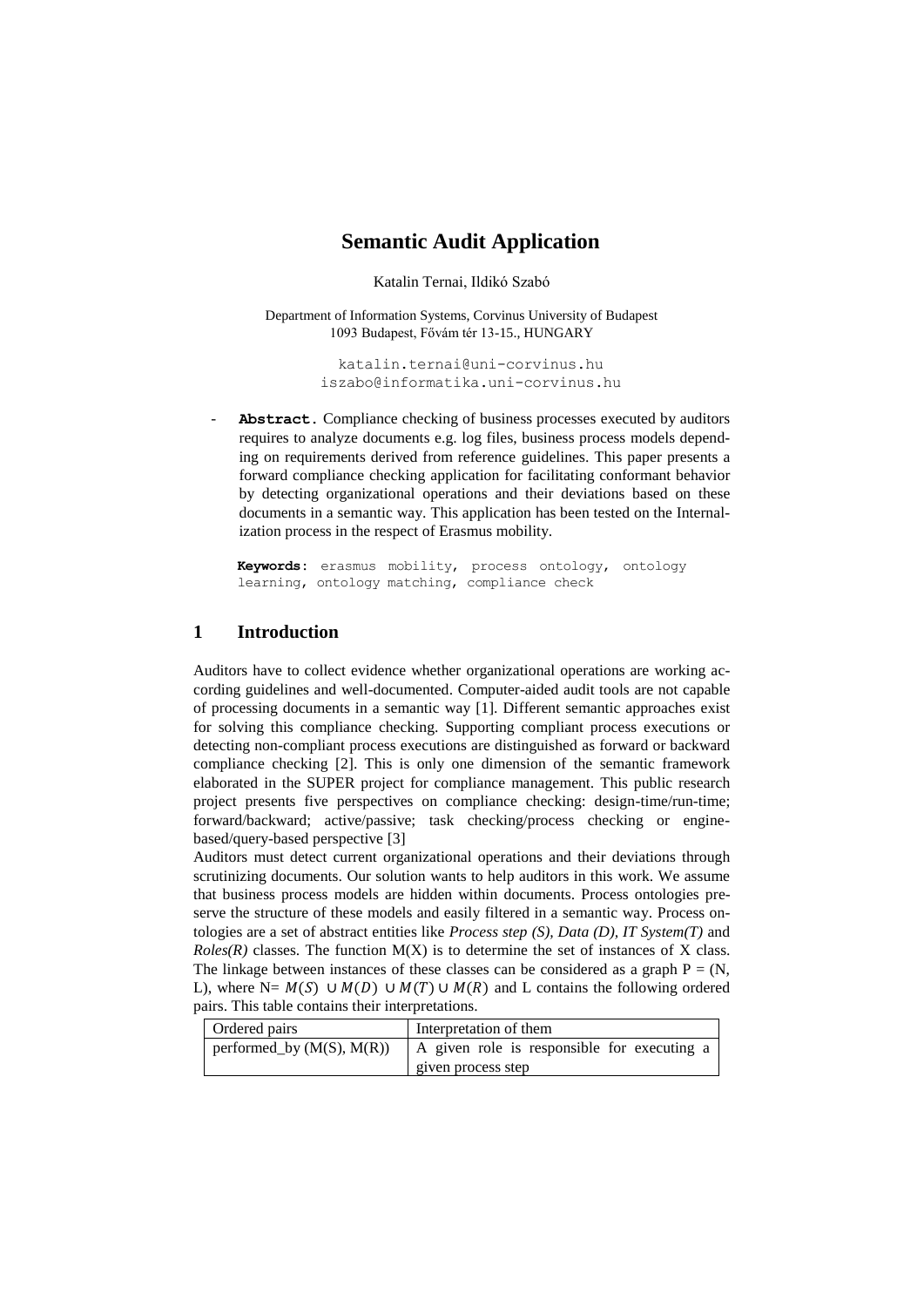| Produces_output $(M(S),M(D))$ | A given data (including a document) is created                   |
|-------------------------------|------------------------------------------------------------------|
|                               | by a process step                                                |
| Uses_input $(M(S),M(D))$      | A given process step uses an input for its run                   |
| Uses_system $(M(S), M(T))$    | A given process step uses an information sys-<br>tem for its run |

**Table 1.** Relations of our process ontologies

In our solution, business process models in the shape of process ontologies are extracted from organizational documents with using standard process models in the form of process ontologies as well. The structure and objects of standard process models are used as compliance specifications because, in our approach, these processes must be run if conformant behavior is followed by a given organization. The deviations can be discovered by investigating the structure and objects of the abovementioned process ontologies. Ontology matching is capable of performing this kind of structural and semantic examination. Hence an ontology matching tool is used to detect deviations of organizational processes from standard ones and create a transparent report from them for auditors. This forward compliance checking is executed *in design time* without using any runtime data, *on process level* instead of task level and with embodied ontology-based techniques. Ontology-based approach was used by [4], but their compliance ontology was used to determine rules and not for executing the matching. Our Semantic Audit Application is presented in the next section.

## **2 Semantic Audit Application**

**The process ontology building component** is responsible for discovering semantic contents in documents in an automated manner. This module uses reference process ontologies transformed from BOC ADONIS<sup>1</sup> process models by using XSLT transformation as inputs. These process ontologies and business process models are stored in the repository of this system. The first step of the algorithm is to build the organizational process ontology (OPO) with the help of the reference process ontology (RPO). The skeleton of these ontologies are the same. *Semantic rules* are used to find process elements (like IT resources, roles, input/output documents). First of all, the name of these process elements (like Student, Coordinator as Roles) are tried to find within the document. If it does, the initial OPO will be extended by these entities as classes. New process elements will be discovered by using the initial relations of the process ontologies (see in Table 1) as open queries. For example the goal is to find a role who performs a process step. The meaning of "performed by" relation suggests that " $\langle x \rangle$ by the $\langle y \rangle$ " open query as pattern within text can detect a relation between an x task (process step) and an y role. Newly discovered process elements will be added to the OPO.

-1

https://uk.boc-group.com/adonis/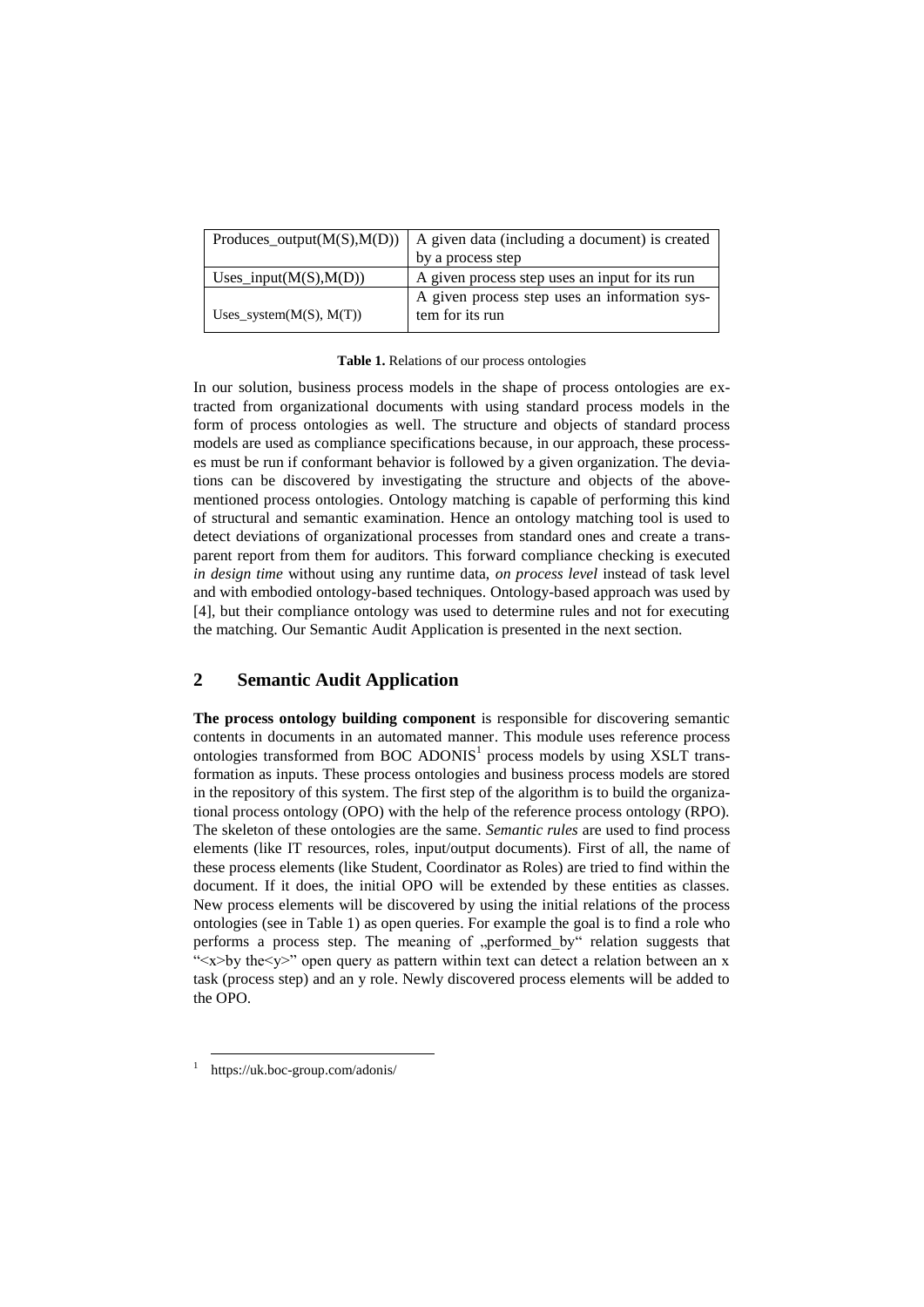The algorithm picks each process steps from the RPO in order to add process steps to the OPO. It splits the name of these process steps into terms. It seeks them through texts and measures the frequency of their occurrence within a given sentence. The sentence providing the higher value will validate this process step. Having identified these process steps, they are added to the OPO and connected to an existent other process elements of the OPO (Role, IT resources etc) which are located nearby (namely within a given radius). The process ontology building component creates the organizational process ontology containing process elements from the organizational document.



**Fig. 1.** Components of the Semantic Audit Application

**The ontology matching component** uses DL Queries and Protégé 4 OWL Diff for filtering the ontologies, adding instances with a predefined attribute (e.g. region) to them and creating a technical report after executing the matching. This report is processed by **a report generator** to create a transparent report for auditors which contains information about the number of task, filtered role, missing, unnecessary or common organizational process elements. Hence auditors can discover areas requiring deeper investigations in the next phase when leaders are interrogated by them.

## **3 Conclusion and future work**

Nowadays Campus Mundi projects are to improve higher education processes in Hungary. The audit guideline elaborated for investigating compliance checking of Internationalization activities wants to detect "how the current mechanisms are effec